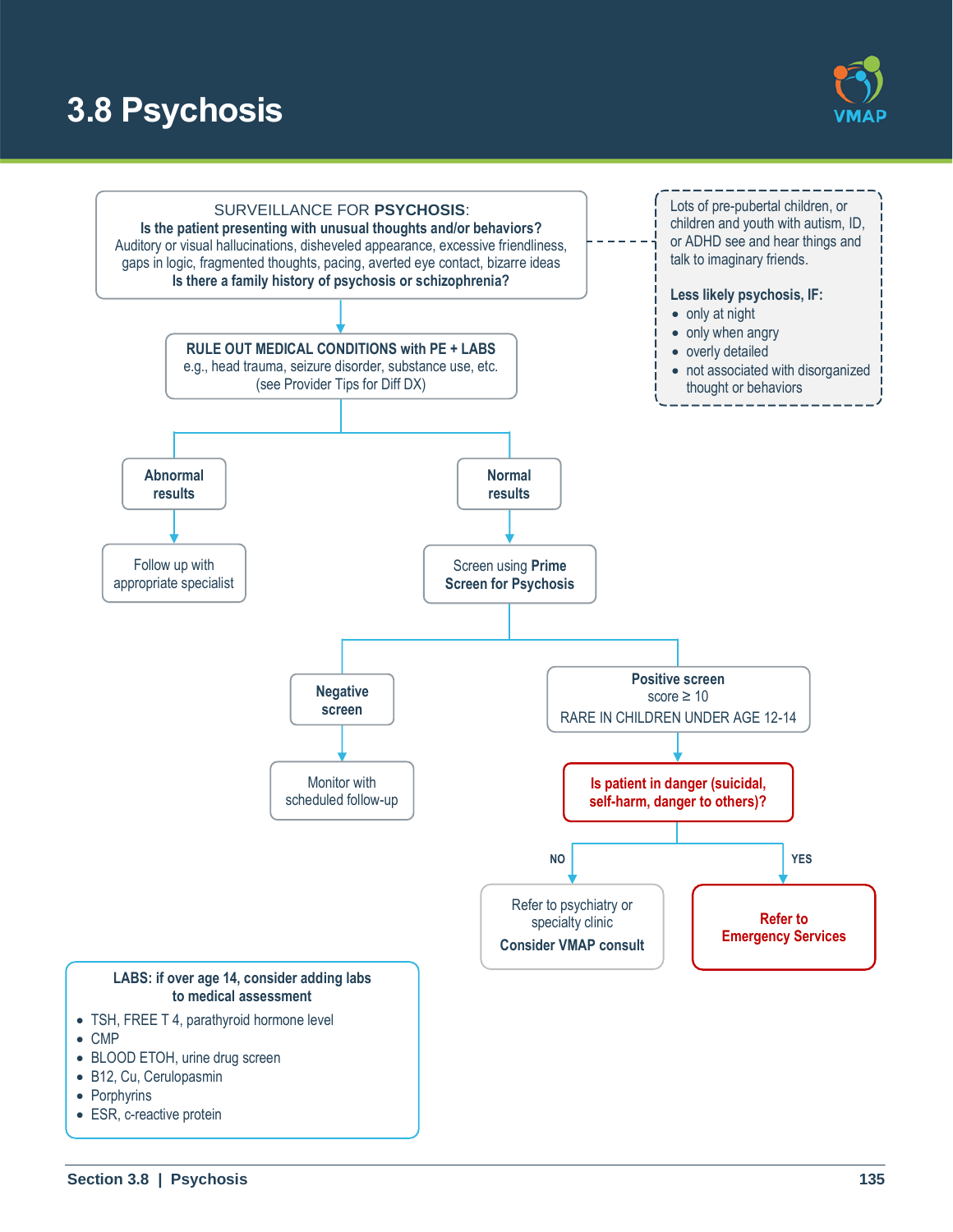## **PRIME-PC SCREEN**

This survey is designed to provide a quick assessment of whether you show signs and symptoms of psychosis. However, no test is 100% accurate. No matter what your score is, you should seek help if you have any concerns about yourself or your loved ones.

|                | <b>Question</b>                                                                                                 | <b>Not</b><br>at all | <b>Just</b><br>a little | <b>Somewhat</b>   | <b>Moderately</b> | Quite<br>a lot | <b>All</b><br>the time |
|----------------|-----------------------------------------------------------------------------------------------------------------|----------------------|-------------------------|-------------------|-------------------|----------------|------------------------|
| 1.             | I feel that others control what I think and feel.                                                               | $\blacksquare$       |                         |                   | $\mathsf{L}$      | П              |                        |
| 2.             | I hear or see things that others do not hear or see.                                                            | П                    | П                       | П                 | $\vert \ \vert$   | П              |                        |
| 3.             | I feel it is very difficult for me to express myself in<br>words that others can understand.                    |                      |                         |                   |                   |                |                        |
| 4.             | I feel I share absolutely nothing in common with<br>others, including my friends and family.                    | H                    | H                       | $\vert \ \ \vert$ | $\Box$            | $\Box$         |                        |
| 5 <sub>1</sub> | I believe in more than one thing about reality and the<br>world around me that nobody else seems to believe in. | $\mathsf{I}$         |                         | П                 | $\mathsf{L}$      | П              |                        |
| 6.             | Others don't believe me when I tell them the things I<br>see or hear.                                           | П                    | П                       | П                 | П                 |                |                        |
| 7.             | I can't trust what I'm thinking because I don't know if<br>it's real or not.                                    | . I                  |                         |                   |                   | $\mathsf{L}$   |                        |
| 8.             | I have magical powers that nobody else has or<br>can explain.                                                   | П                    | П                       | П                 | П                 | Ш              |                        |
| 9.             | Others are plotting to get me.                                                                                  |                      |                         |                   | $\Box$            | $\mathbf{L}$   |                        |
| 10.            | I find it difficult to get ahold of my thoughts.                                                                | П                    | П                       | П                 | П                 | П              |                        |
| 11.            | I am treated unfairly because others are jealous of my<br>special abilities.                                    | П                    |                         |                   |                   |                |                        |
| 12.            | I talk to another person or other people inside my<br>head that nobody else can hear.                           |                      |                         |                   |                   |                |                        |

*The questionnaire was developed by the PRIME Group at Yale University Medical School.*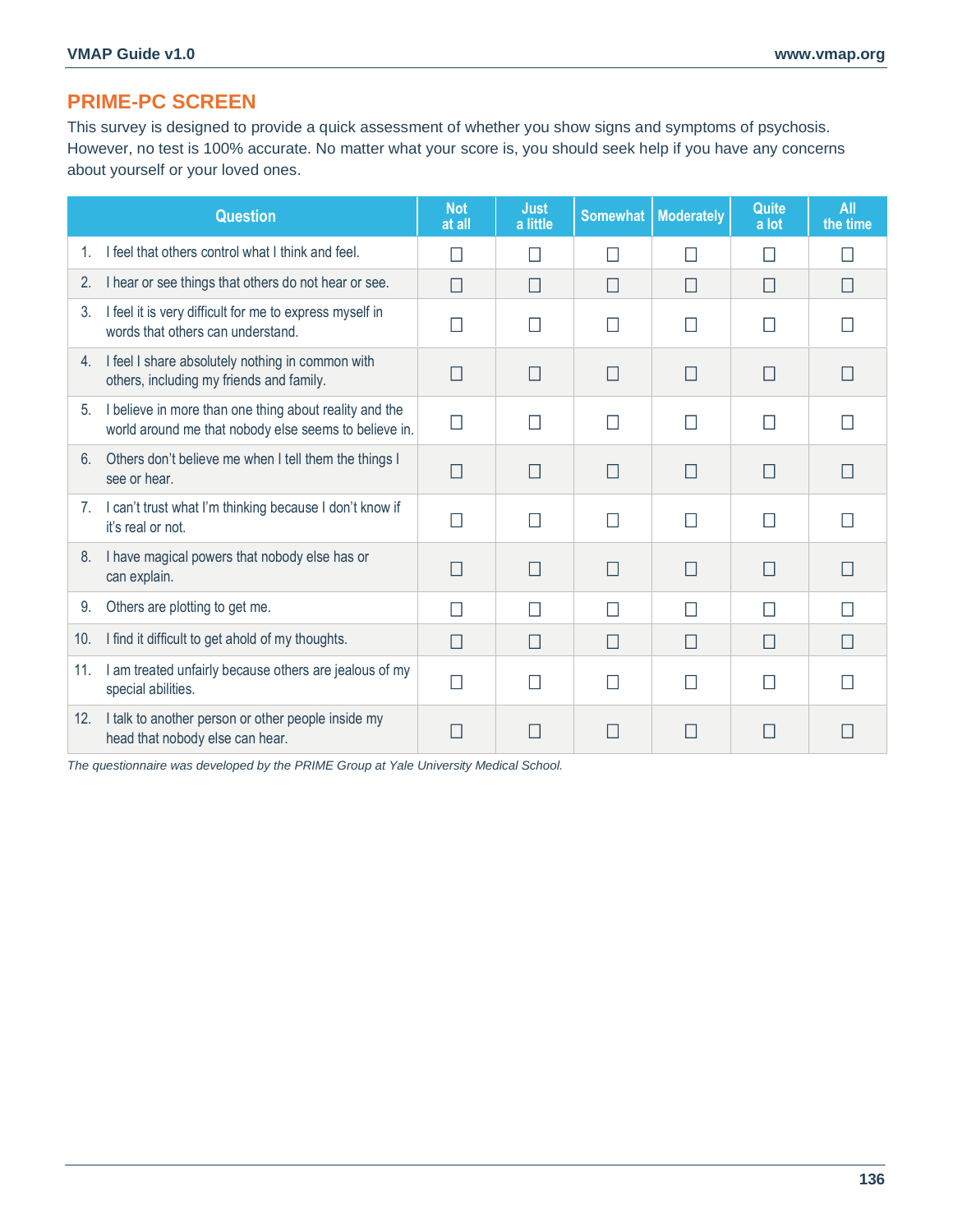# **SCORING THE PRIME-PC**

|                                 | <b>Not</b><br>at all | Just <sub>/</sub><br>a little |     | Somewhat   Moderately | Quite<br>a lot | the time |
|---------------------------------|----------------------|-------------------------------|-----|-----------------------|----------------|----------|
| <b>Each Positive Response =</b> | 0.0                  | 1.0                           | 2.0 | 3.0                   |                |          |

- **Age 14+:** Suggestive of psychosis. See a health professional.
- **Ages 10-13:** Possible early psychosis. See a health professional.
- **Ages 0-9:** Unlikely to be psychosis. Given that a survey is not a replacement for a health professional, you should still see a health professional if you are worried.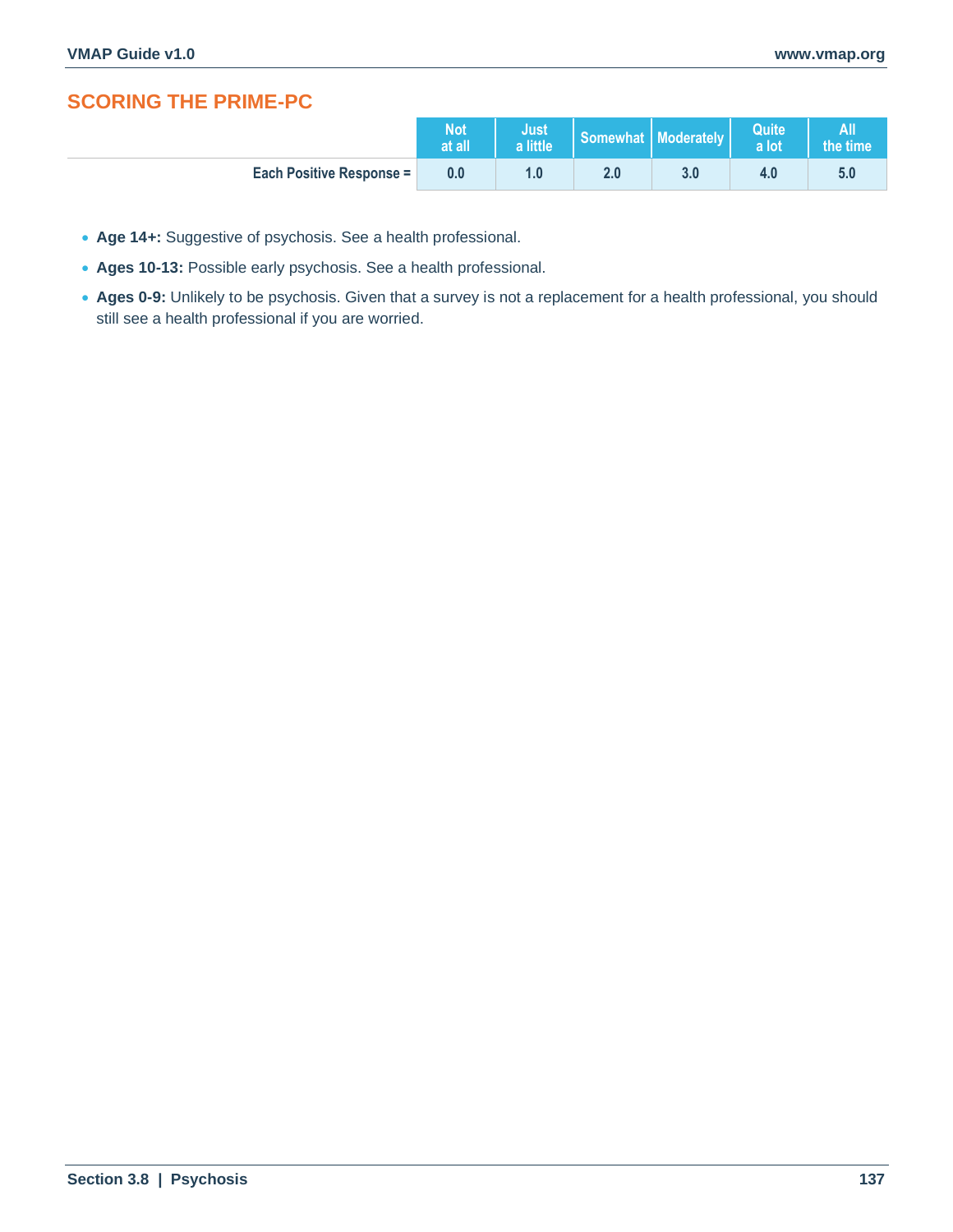## **EVIDENCE-BASED BEHAVIORAL INTERVENTIONS FOR PSYCHOSIS**

If the youth is determined to have psychosis through the PRIME screening tool and there is deterioration in functioning, they should be referred for treatment. Mild and transient symptoms suggest the youth may be at Clinical High Risk for Psychosis (CHR-P). If the youth presents with more severe and persistent symptoms with functional decline, they may be in a First Episode of Psychosis (FEP). The PCP does not need to diagnose the psychiatric condition but **should refer the individual to a mental health professional skilled in diagnosis immediately.**

#### **Clinical High Risk for Psychosis (CHR-P) treatment**

The preferred treatment for children at high risk for psychosis is a specialty mental health program offering stepped care. Unfortunately, there is currently only one program in Virginia, in Fairfax, offering this treatment. The primary clinical component of the stepped care programs for CHR-P is Cognitive Behavioral Therapy for Psychosis (CBTp). There are many practitioners in Virginia providing CBT and a subset trained in CBTp. VMAP will help PCPs locate a practitioner in your community.

These services are based on evidenced-based practices and are very effective. They help the child manage symptoms and arrest the slide of diminishing functioning. There is evidence that these services also reduce conversion to a diagnosed psychosis.

## **First Episode Psychosis (FEP) treatment**

Once an individual has been first diagnosed with a psychotic disorder they are eligible for an evidence-based service known as Coordinated Specialty Care (CSC). There are currently 11 CSC programs in Virginia and VMAP will help PCPs locate a local program. These services have been highly researched and are proven effective in reducing the intensity of symptoms and improving functioning while managing the patient on low-dose medications.

If a CSC program is not available in the local community, seek out an outpatient psychiatrist who has treated FEP. Use VMAP Care Coordination resources.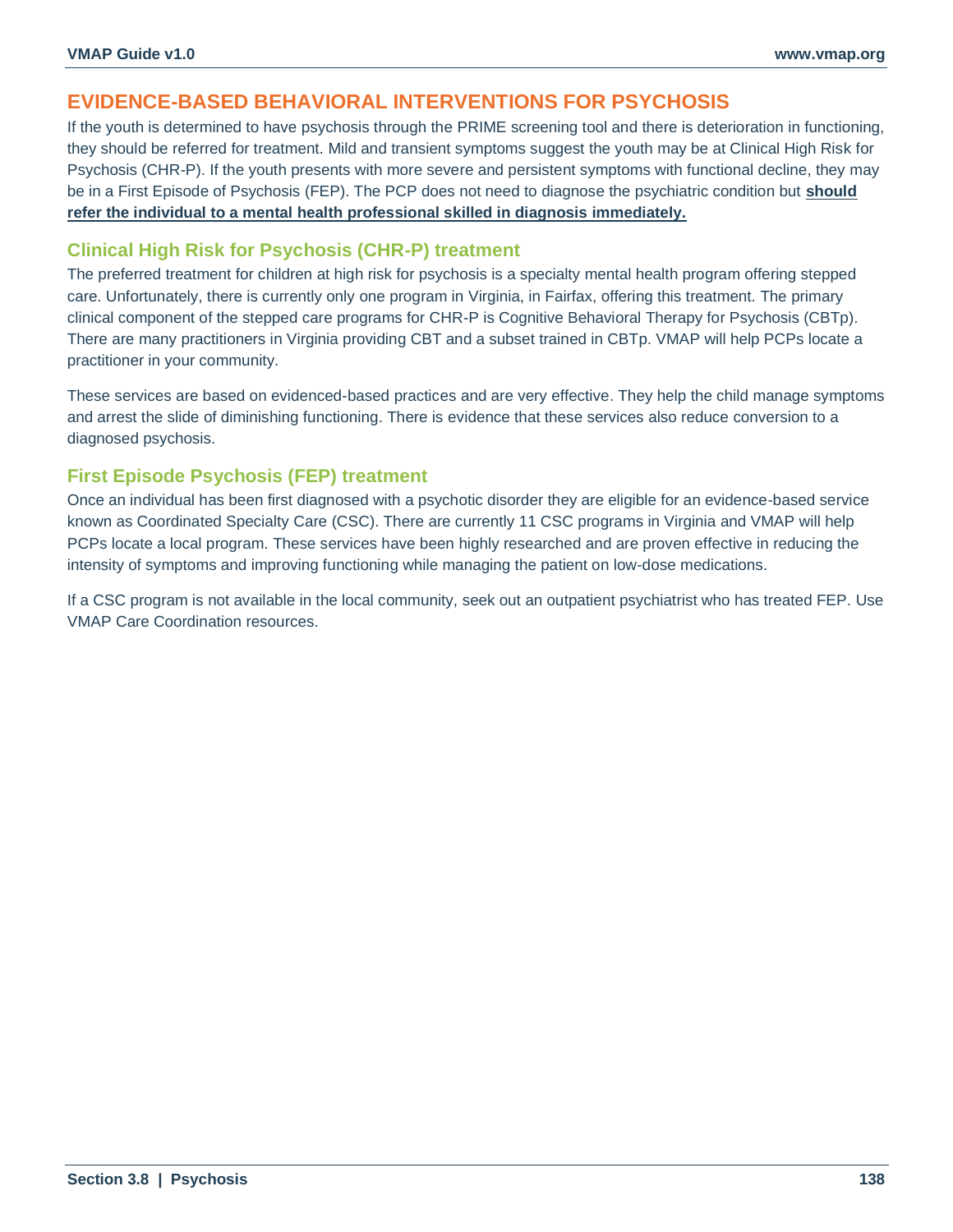## **MEDICATION GUIDANCE**

- Antipsychotic medications are not indicated for young people who are determined to be clinically high-risk for psychosis. If needed, medications can be prescribed for anxiety, depression, or sleep disorders. Please see those modules in the guidebook.
- If the individual has First Episode Psychosis (FEP), antipsychotic medications are indicated following a "low and slow" regimen. A Coordinated Specialty Care (CSC) program or outpatient psychiatrist trained in FEP will know how to provide proper medication management. The following medication table provides information on the top three recommended medications for FEP.

| Class                       | <b>Generic</b> | <b>Brand</b><br><b>Name</b> | <b>Available Forms/Doses</b>                                              | <b>Dosing Information</b>                               | <b>Other Information</b>                                          | <b>Comments</b>                                                                                           |  |
|-----------------------------|----------------|-----------------------------|---------------------------------------------------------------------------|---------------------------------------------------------|-------------------------------------------------------------------|-----------------------------------------------------------------------------------------------------------|--|
| <b>Second</b>               | risperidone    | Risperdal                   | tabs, disintegrating tabs,<br>oral suspension (1mg/ml),<br>XR injection   | <b>Initial: 0.25-0.50mg</b>                             | For agitation or dysregulated mood,                               | AIMS, weight monitoring, prolactin<br>monitoring (levels if symptomatic),<br>lipid/blood sugar monitoring |  |
| generation<br>antipsychotic |                |                             |                                                                           | <b>Max: 6-8mg</b>                                       | or psychosis: EPS, weight gain,<br>increased prolactin, sedation, |                                                                                                           |  |
| (SGA)                       |                |                             |                                                                           | Titration: q3-4 days                                    | metabolic syndrome                                                |                                                                                                           |  |
|                             |                |                             |                                                                           | <b>Typical effective dose:</b>                          | Schedule: usually once daily                                      |                                                                                                           |  |
|                             |                |                             |                                                                           | 1-2mg in child, 2-4mg in<br>adolescent, 3-6mg psychosis | Peak effect: 10-15 days                                           |                                                                                                           |  |
| <b>SGA</b>                  | aripiprazole   | Abilify                     | tabs, disintegrating tabs,<br>oral suspension (1mg/1ml),<br>XR injections | Initial: $2.5-5mg$                                      | For agitation or dysregulated mood,                               | AIMS, weight monitoring, prolactin<br>monitoring (levels if symptomatic),<br>lipid/blood sugar monitoring |  |
|                             |                |                             |                                                                           | Max: 30mg                                               | or psychosis: EPS, weight gain,<br>increased prolactin, sedation, |                                                                                                           |  |
|                             |                |                             |                                                                           | Titration: q2-7 days                                    | metabolic syndrome                                                |                                                                                                           |  |
|                             |                |                             |                                                                           | <b>Typical effective dose:</b>                          | Schedule: daily                                                   |                                                                                                           |  |
|                             |                |                             |                                                                           | 5-10mg in child, 5-15mg<br>adolescent, 5-30mg psychosis | Peak effect: 7-10 days                                            |                                                                                                           |  |
| <b>SGA</b>                  | olanzapine     | Zyprexa                     | tabs, disintegrating tabs,<br>injection, XR injections                    | Initial: $2.5-5.0mg$                                    | For psychosis: EPS, weight gain,                                  | AIMS, weight monitoring, prolactin<br>monitoring (levels if symptomatic),<br>lipid/blood sugar monitoring |  |
|                             |                |                             |                                                                           | <b>Max: 20mg</b>                                        | increased prolactin, drowsiness,<br>metabolic syndrome            |                                                                                                           |  |
|                             |                |                             |                                                                           | Titration: 5mg/week                                     | Schedule: once a day                                              |                                                                                                           |  |

*Note: all medication information should be verified using current PDR*

AIMS: Abnormal Involunter Movement Scale; see Section 1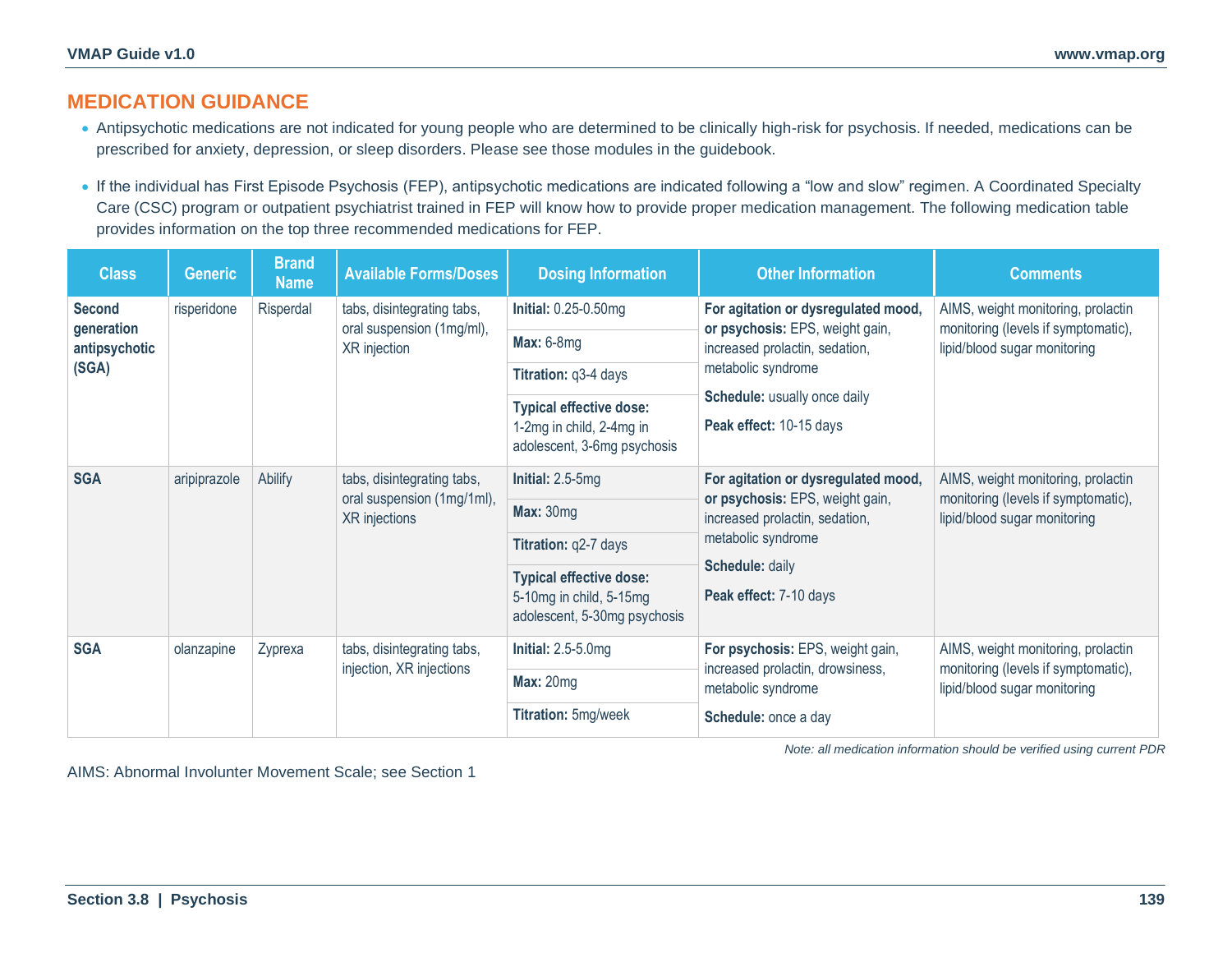## **PROVIDER TIPS & CLINICAL PEARLS**

#### *How do I identify psychosis?*

- As a PCP treating children and adolescents you will see instances of unusual thinking and behaviors. You should be prepared to identify the symptoms of psychosis and rule out non-psychiatric causes.
- Under age 13, think twice! Psychosis is rare. 65% of kids under 7 have imaginary friends.
- Diagnosable illnesses of thought disorders often first present in adolescence and young adulthood and should be treated immediately.
- Symptoms of psychosis in children and adolescents may have many causes. See table on next page.

#### *How should I ask about hallucinations?*

- Symptoms of psychosis may emerge as auditory or visual hallucinations. **Patients should be asked if they are hearing unusual sounds or voices that others do not hear.** This should be confirmed with the patient's caregivers. The patient may complain of voices or sounds occurring either internally or externally. Likewise, visual hallucinations may take the form of shapes, shadows, or fleeting colors. They may also consist of fully formed images.
- Less common manifestations of hallucinations may be somatic or tactile. Patients should be asked if they are experiencing unusual feelings within their body (like a cancer or parasite) or if they feel something "under or on" their skin. Again, this should be confirmed with caregivers.

#### *How can I identify delusional thinking?*

- Delusions are thoughts, often well formed, that are unusual and have no basis in reality. You may find that patients are reticent about sharing unusual thoughts.
	- **Paranoid** delusions are most common and consist of thoughts that the patient is being watched or monitored, and appears guarded or suspicious. Caregivers may be able to provide additional information.
	- A patient may also have **grandiose** delusions. They may share that they have special powers, or have been chosen for a special mission, or are being controlled by another being.

#### *Is there a tool that will screen for psychosis?*

- The PRIME PC Screen should be administered by the PCP by asking each question as written.
- If there is one response rated "6" or three responses rated "5" the child can be considered at clinically high-risk for psychosis. This does not mean that the child will develop a psychotic illness. Generally, only 25% of children with early symptoms of psychosis develop a schizophrenia spectrum disorder.
- Changes in functioning can be best determined through dialogue with the youth and caregivers about specific CHANGES IN ACTIVITIES OF DAILY LIVING.

#### **You do not need to diagnose the psychiatric condition but you should refer the individual as soon as possible to a mental health professional skilled in diagnosis.**

#### *What should I say to the parents/family?*

- They should be informed that very few individuals with symptoms of psychosis develop a psychotic disorder.
- They should also be assured that there is highly effective treatment available for individuals who are at clinical high-risk as well as those who have experienced a first episode of psychosis.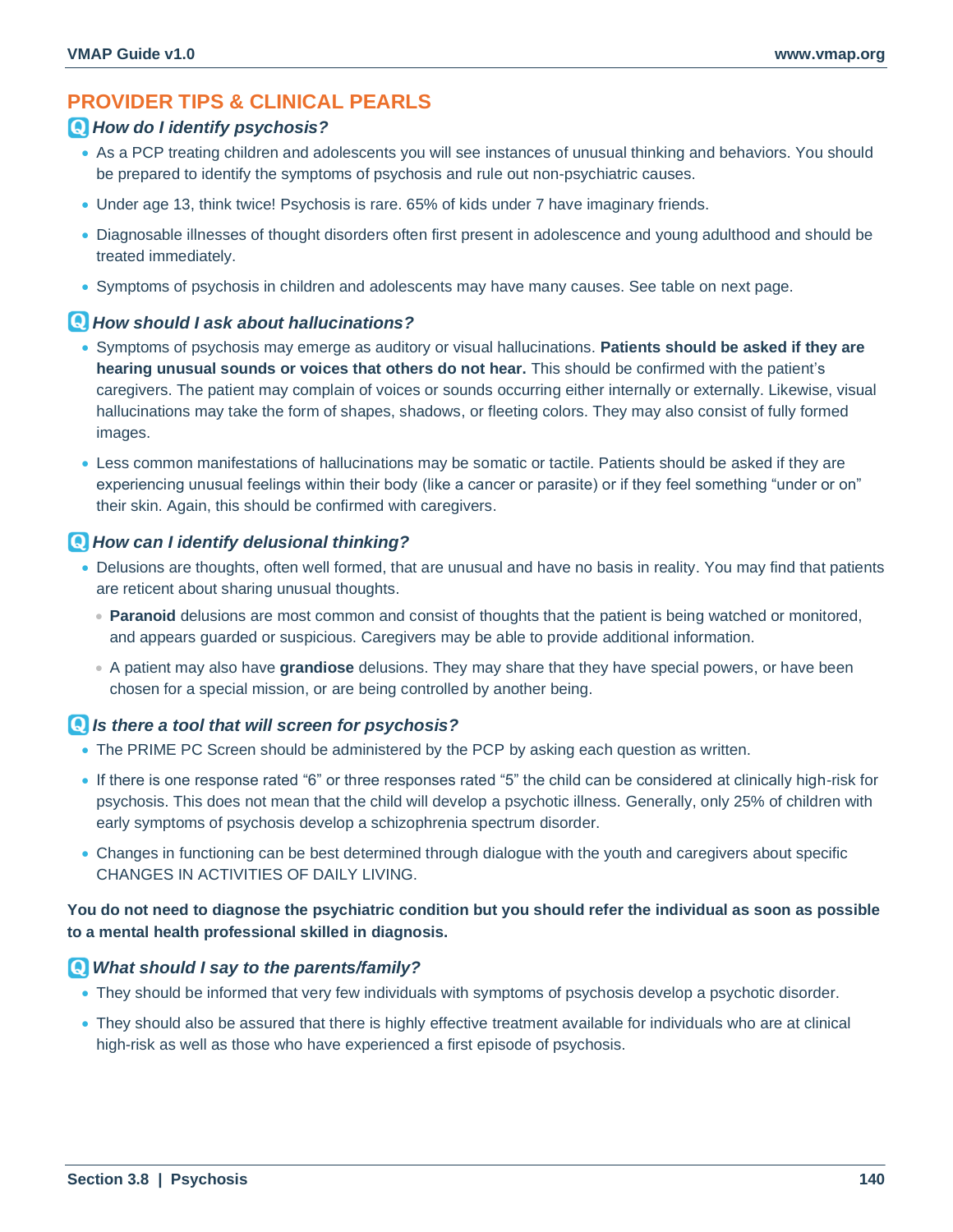## **Some medical causes associated with psychosis-like episodes**

| <b>Cause</b>                                                                               | <b>Tests to Consider</b>                                                 |
|--------------------------------------------------------------------------------------------|--------------------------------------------------------------------------|
| Neurologic (migraine, seizures, tumor, autoimmune or infectious encephalitis, head injury) | MRI, EEG, LP                                                             |
| Metabolic (thyroid, para-thyroid, adrenal, thiamine def, electrolyte)                      | CMP, TFT, PTH, etc.                                                      |
| Genetic (including metabolic, Wilson D)                                                    | CMA, blood and urine tests, ceruloplasmin, urine<br>porphyrins, eye exam |
| Other nutritional deficiencies                                                             | CBC, Magnesium, Vit A, D, Bs                                             |
| Sleep disorders                                                                            | Polysomnogram                                                            |
| Medication (steroids, stimulants)                                                          | Overdose?                                                                |
| Drug use and abuse (substances, alcohol)                                                   | Urine drug screen                                                        |
| Toxins (carbon monoxide, heavy metal)                                                      | CarboxyHgB, mercury or lead levels                                       |

*From the American Academy of Pediatrics June 2021 Clinical Report: "Collaborative Care in Identification and Management of Psychosis in Adolescents and Young Adults"*  [publications.aap.org/pediatrics/article/147/6/e2021051486/180278/Collaborative-Care-in-the-Identification-and](https://publications.aap.org/pediatrics/article/147/6/e2021051486/180278/Collaborative-Care-in-the-Identification-and)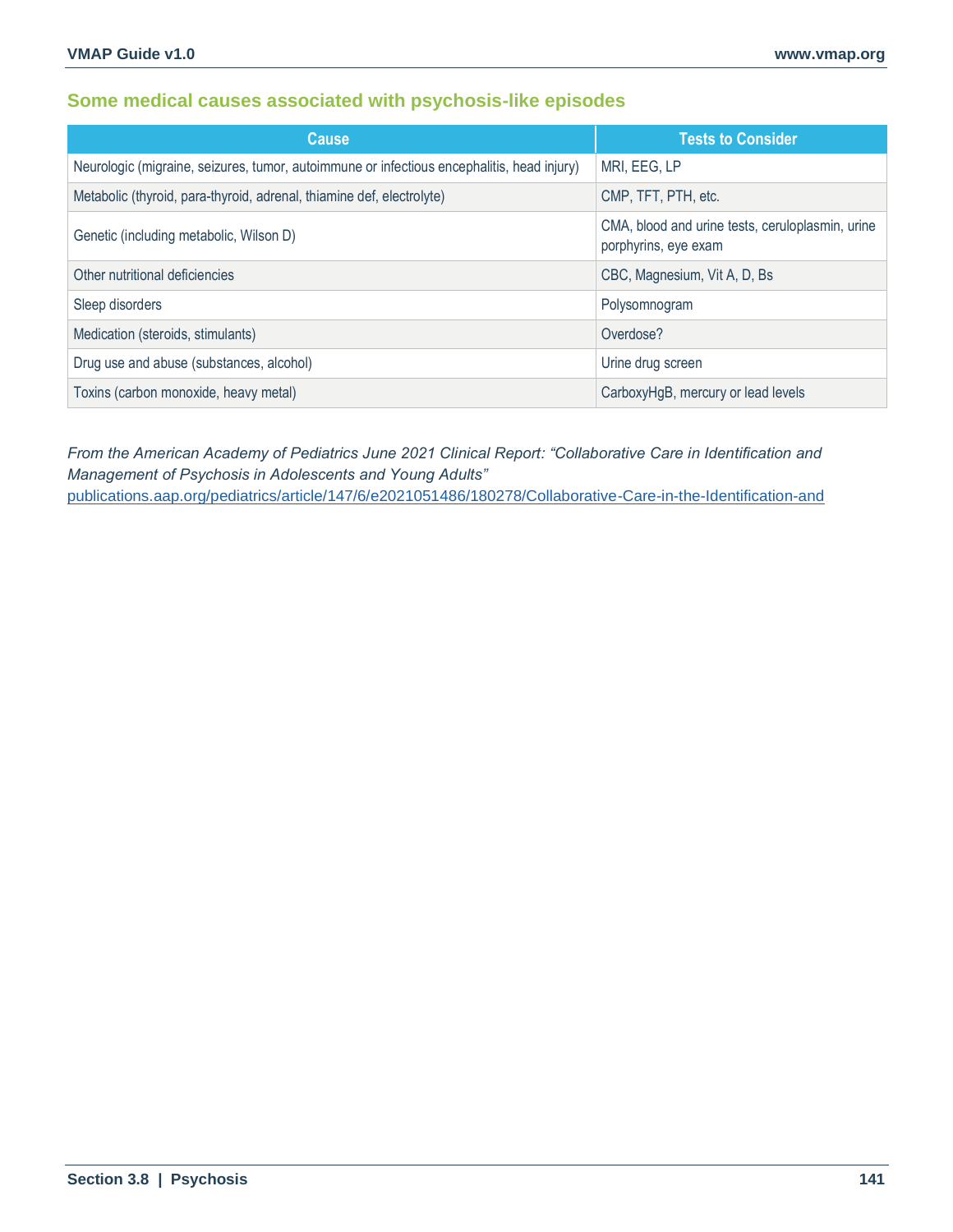## **PSYCHOSIS FACT SHEET FOR FAMILIES**

Your health care provider has determined that your child may have symptoms of psychosis. This sheet will provide basic information of what this is and your options for treatment.

## *What is psychosis?*

Psychosis refers to an array of symptoms and is not a diagnosis. For example, when someone is told they have a fever they are informed of the presence of a symptom. Fever usually indicates the presence of a illness. Sometimes it can be treated and goes away without a condition being diagnosed. The same can be true of psychosis.

Psychotic symptoms refer to disorders in thinking. These may emerge as hallucinations such as hearing voices or sounds that others do not hear. Other times they may be seeing shapes or images that, likewise, are not seen by others. Often these can be frightening and disruptive. Another type of psychotic thinking is having delusions, or thoughts that are unusual or not connected to actual events. This includes paranoia, thoughts that others have plans to do harm to the individual or others. Thoughts may be grandiose, believing that the individual has special powers. These thoughts may also include that the person has a special relationship with another. At times, delusions may involve perceptions of the body. This includes thoughts that there is something wrong with the body, such as an undiagnosed illness or parasite within the body. These beliefs are often accompanied by unusual sensations or pain.

#### *What causes psychosis?*

Symptoms of psychosis can have many causes. They may emerge under stress or from lack of sleep. Resolving these causes will usually resolve the symptoms. At other times they could emerge due to another condition. This includes use of illegal substances or even prescribed medications. Again, stopping the use of substances or adjusting medications will resolve or diminish the symptoms.

Sometimes psychosis will occur in relation to another medical condition, such as a head trauma or seizure disorder. In these instances your physician will treat the psychotic symptoms in conjunction with treatment for the medical condition.

Psychosis may be related to an emerging mental health condition. These include schizophrenia, bipolar disorder, and some types of depression. Posttraumatic stress disorder will often include some symptoms of psychosis. These conditions require specialist psychiatric treatment. Your health care provider will discuss options with you.

## *What are treatment options for psychosis?*

Psychotic symptoms may be mild or fleeting. Your child may be distressed but the symptoms do not result in a significant disruption in your child's life. In this instance, your health care provider will want to monitor the symptoms to determine whether they are resolving or worsening.

If, however, there is a decrease in your child's functioning or a significant change in behavior your doctor will want to refer your child to specialized treatment. A change in functioning may be related to school performance, worsening sleep or eating habits, a decrease in concentration or attention, worsening personal hygiene, or increasing isolation and decreasing interaction with family and friends.

The emergence of mild symptoms of psychosis accompanied by a decrease in functioning may indicate that your child is at a clinical high-risk for psychosis. This can only be determined by a specialist mental health provider. Early identification and treatment provide effective outcomes for this condition. If your health care provider suspects that your child may be at clinical high-risk for psychosis, they will discuss treatment options with you. The most effective treatment is Cognitive Behavioral Therapy for Psychosis (CBTp).

If the psychotic symptoms are more severe and functioning is significantly impaired, your child may be experiencing a first episode of psychosis. This generally means that there is an emerging, diagnosed psychiatric illness, such as schizophrenia, bipolar disorder, or major depression. It is essential that your child receives early treatment for these